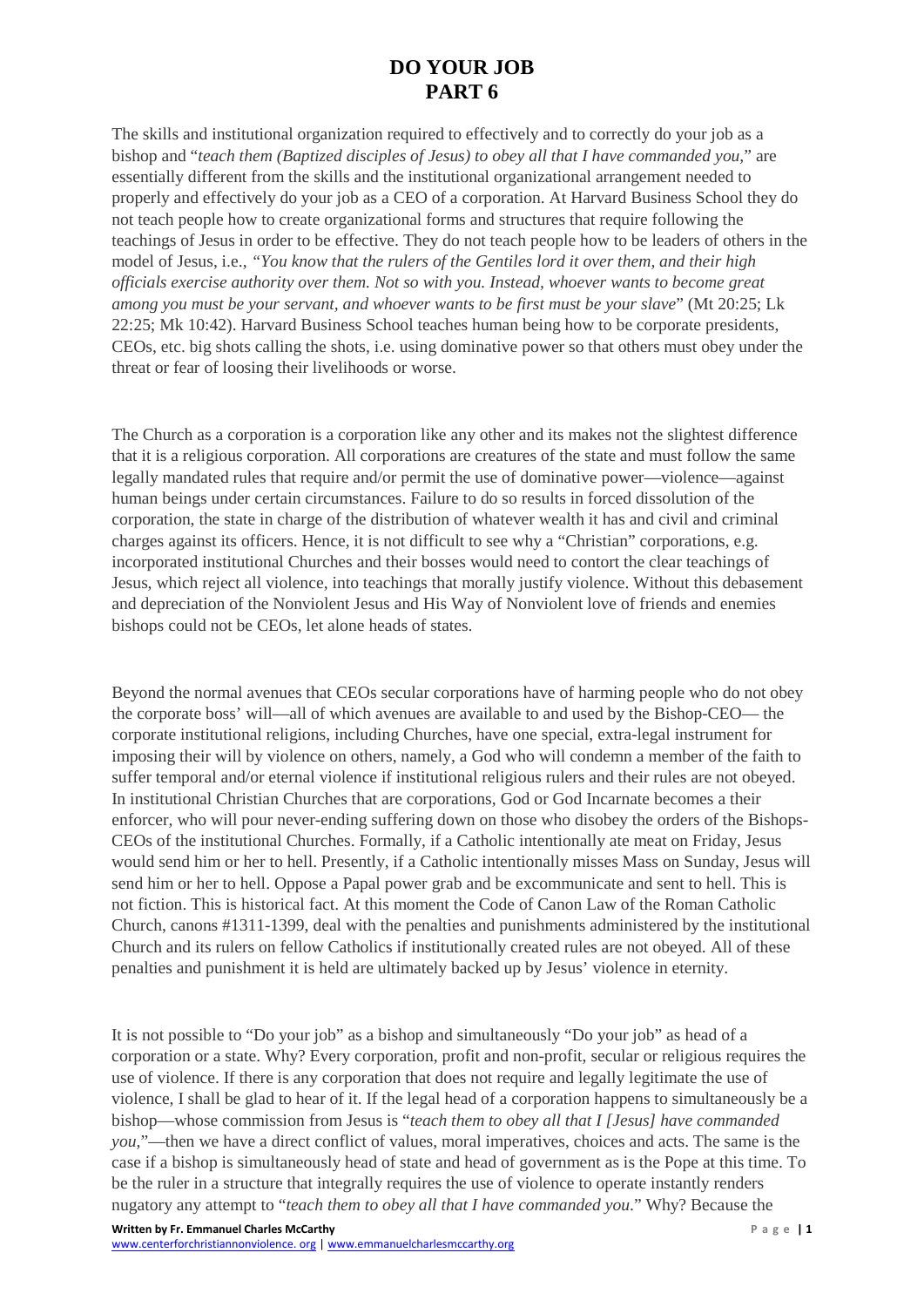## **DO YOUR JOB PART 6**

institution itself and its leaders would be the immediately visible, self-evident contradiction of the truth they were proclaiming that others should live.

The ends of a corporation or state are not the ends of the Church of Jesus Christ. Therefore the means chosen to achieve the ends for which a corporation or state exist cannot be the means a Church uses to achieve its ends. Yet century after century the Church and its bishops have chosen to mimic the institutions (means) used by secular businesses and states as its means for achieving the ends its was commissioned to achieve by Jesus.

A corporation or state cares not a jot about achieving the ends Jesus commissioned His Apostles (bishops) to achieve, namely, to "*teach them (Baptized Christians) to obey all that I have commanded you*." So why should any Apostle (bishop) think that by mimicking John D. Rockefeller's institutions or Caesar's, which universally require the use of violence as an non-negotiable piece of their *modus operandi*, he could achieve the ends for which he was commissioned by Jesus? The adoption of secular forms and structures by the bishops to organize the institutional Church and operate it, *ipso facto*, requires the adoption of the logic of these forms and structures, the adoption of the logic by which secular institutions keep themselves in existence, namely, the logic of violence as their universal fallback option to insure order, efficacy and earthly survival.

The unbridgeable dissonance between ruling over such a structure and "*teaching them to obey all that I have commanded you*," is stark and impossible to avoid, unless one chooses to not to see it—as most popes, bishops and Christians choose to do. That the bishop of the *ecclesia*, the assembly, the church is its leader is not in question here. The issue here is that a bishop cannot do his job, the job Jesus commissioned him to do, if he simultaneously is doing the job of CEO of a religious business or ruler of a state. The roles and demands of each office are incompatible logically and operationally. The episcopal office at present and for a long time in the past is an attempt to do the impossible, namely, to serve two masters with diametrically opposed means and ultimate ends, namely, to serve the corporation or the state and Jesus.

Christian moral theologies of justified violence are not only needed for states that have Christian populations living in them, populations that the bosses of those states want available to them to execute state violence when called upon, but Christian moral theologies of justified violence are also needed for morally validating the *modus operandi* of institutional churches constructed on the models of secular governmental and corporate organizations. The ultimate source of all alliances between the institutional church, big business and the state is that all are institutions of dominant power, coercive violence, that need each other to continue to exist as such. The state needs the institutional Church to religiously validate its violence and to tell the Christians in its care that it is God's will that they join up to kill people when the local Grand Pooh-Bah calls upon them to do so. The institutional corporate Church needs the state to support its violence against its members and others who threaten its survival as a corporate institution. It is just the same old power and money game of one bloody hand washing the other bloody hand and thereby mutually absolving each other of the carnage they both leave behind.

The institutional Churches and their Bishops-CEOs use and dependence on violence, internal and external, their own and the state's, is so normalized today that it is all but invisible. It is just a takenfor-granted part of the Christian's and the institutional Church's life. No problem "exists" for either